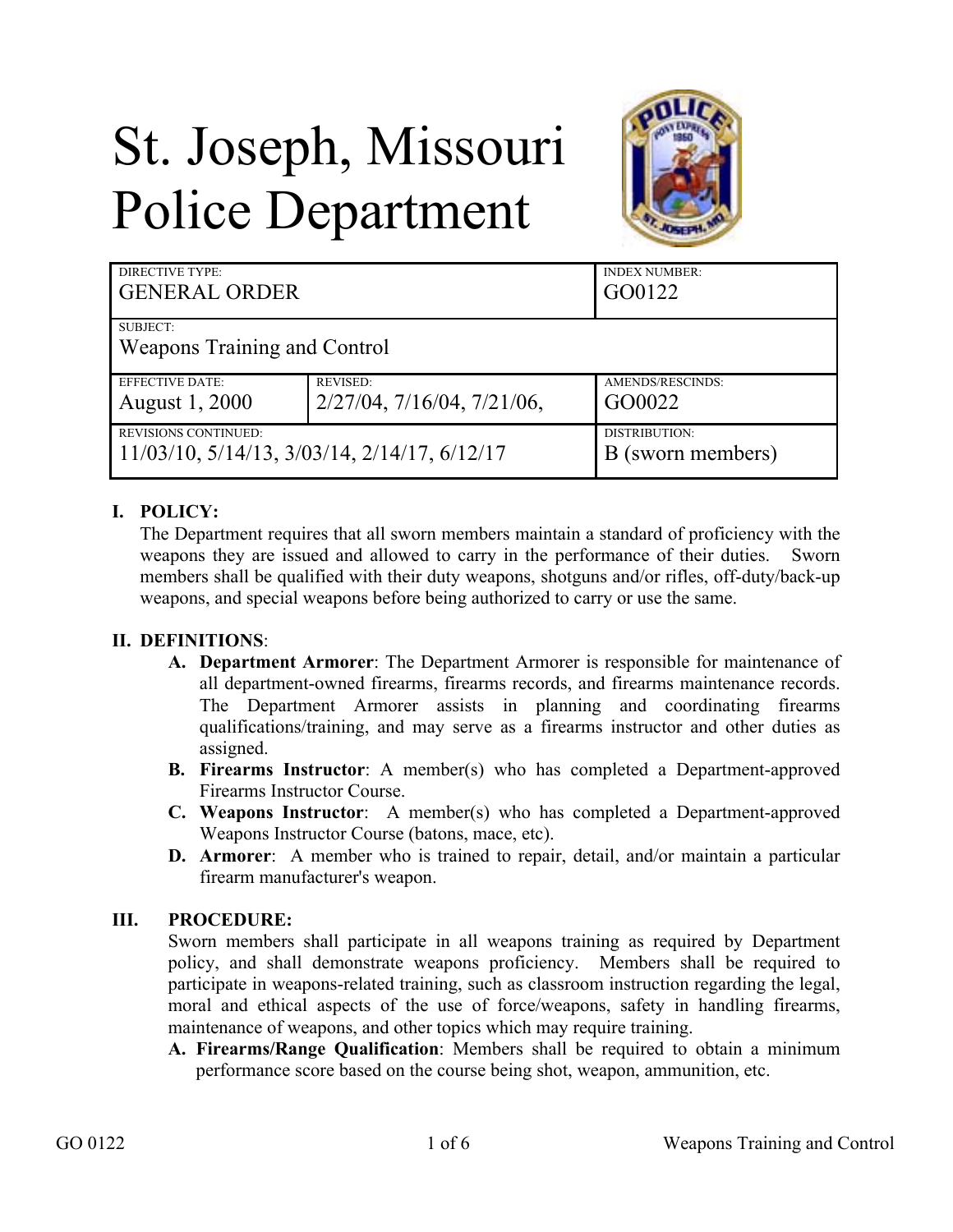- **1.** Members who fail to become qualified shall be required to participate in remedial training.
- **2.** Members who fail to become qualified after remedial training shall not be allowed to carry the firearm and shall be subject to Administrative action that will result in the member working in a "non-armed" position.
- **3.** Failure to qualify by members carrying their own personal duty weapon on the first attempt may result in that member not being allowed to carry that weapon on duty or re-qualify with that weapon until the next Department-wide qualification. Such members shall then be issued a Department weapon for use (after qualification with same).
- **4.** Members who are unable to fire as first scheduled because of an absence shall be rescheduled at the discretion of the Training Officer, with the approval of the members Watch Commander.

## **B. Other Range Qualification and/or Rules**:

- **1.** There shall be a department Firearms Instructor present during all Department firearms training/qualification. Additional personnel may be utilized for safety concerns.
- **2.** All Department firearms training/qualification shall be pre-approved by the Training Officer(s).
- **3.** Members shall qualify with department-approved side-arms, shotguns, and rifles annually.
- **4.** Any member issued or authorized to use special weapons shall qualify with the weapon at least, but not limited to, quarterly. The Department Armorer will designate special weapons.
- **5.** Members shall report to the firing range with appropriate equipment and attire, as designated on the firearms qualification schedule.
- **6.** The Department shall provide ammunition for qualification and scheduled firearms training. Ammunition for off-duty or secondary weapons shall be approved by the Department Armorer and provided by the member.
- **7.** The qualification course for on-duty and off-duty weapons shall be the same.

## **C. Range Procedures**:

- **1.** All firing shall be done under the direction and supervision of a trained Firearms Instructor.
- **2.** Written records of Department firearms training/qualification shall be prepared by the Department firearms instructor(s) and maintained as directed by the Department Training Officer. These records shall contain the following information:
	- **a.** Time and date;
	- **b.** Shooter's name;
	- **c.** Weapon make and model;
	- **d.** Weapon caliber;
	- **e.** Weapon serial number;
	- **f.** Score (pass or fail);
	- **g.** Remedial training (if needed);
	- **h.** Location of range used;
	- **i.** Name of appropriate firearms instructors; and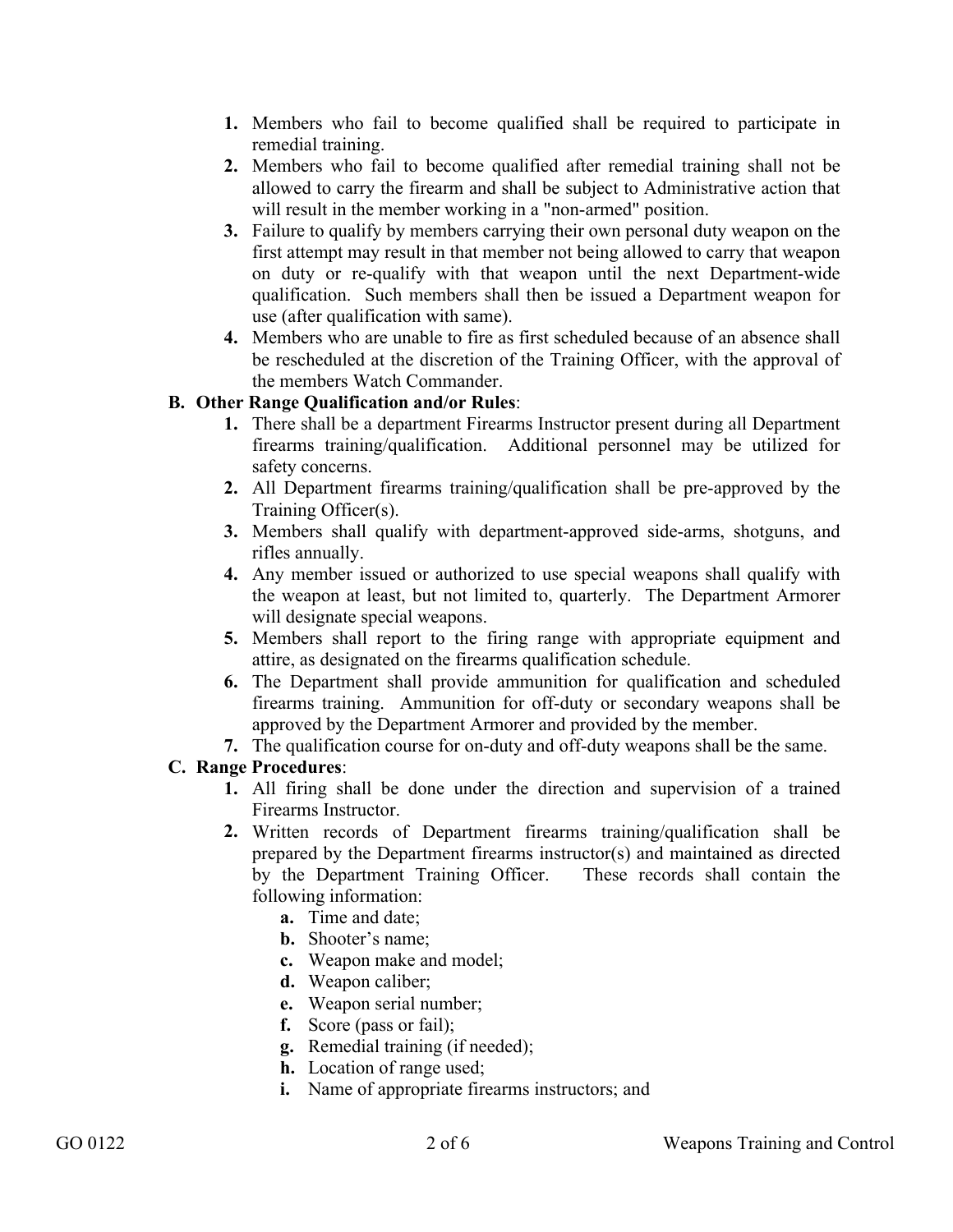**j.** Number of rounds fired.

- **3.** All weapons will be inspected at the time of qualifications by a Firearms Instructor. Documentation of qualification with a weapon will represent approval of that weapon by the Instructor/s conducting the qualifications.
- **4.** Prior to any firearms training/qualification, all range rules shall be read outloud to the qualifying members who are present.
- **5.** As needs and technology change, courses of fire may be changed from time to time. The course of fire for qualification and other firearms training shall be determined by the Department's Firearms Instructors.
- **6.** The firearms range is designed for the use of Department members. Any use by other persons or agencies will require authorization of the Training Officer.
- **7.** Members shall not use any Department firearms range without prior notification of the Training Officer.
- **8.** Members may use the range for practice during scheduled practice times (open range) announced by the Training Officer.
	- **a.** Members may practice at the range off-duty during open range hours. Off-duty practice is voluntary, and is not compensated.
	- **b.** Members may practice at the range on-duty during open range subject to supervisory approval.
- **D. Range Safety**: Range safety rules are posted at the range facility and must be strictly adhered to. Any violation of the range safety rules shall be cause for removal from the range. All participants using live or simmunition fire on the range (or other training location) **shall** wear their ballistic vests during the training.

## **E. Firearms Repair and Inspection**

- **1.** Maintaining the weapon is the responsibility of the member to whom it is issued. Any member experiencing problems with a weapon shall immediately bring it to the attention of either his/her supervisor or an armorer. A member on or off-duty shall not carry an unsafe weapon.
- **2.** No modification to a Department weapon(firearm or other) shall be allowed. Armorers may install custom grips which do not hinder functions of the weapon or holster.
- **3.** Any repair or modification to internal parts of any Department weapon shall be performed by the armorer(s).
- **4.** All Department-owned pistols shall be subject to a documented internal inspection and cleaning by the Department Armorer/armorers yearly.
- **5.** All Department-owned rifles and shotguns shall be subject to a documented internal inspection and cleaning by the Department Armorer/armorers yearly.
- **6.** All Department-owned rifles and shotguns shall be subject to a documented quarterly inspection by the Department Armorer/armorers. This inspection shall document condition, functionality, and log the physical location of the weapon to maintain a current inventory.

#### **F. Control of Firearms by the Department**:

- **1. On-Duty Handguns**: Members shall be equipped with a Department issued and/or approved handgun while on-duty. An approved handgun shall meet the following criteria:
	- **a.** Must be of a caliber no smaller than .9 mm or larger than .45 caliber;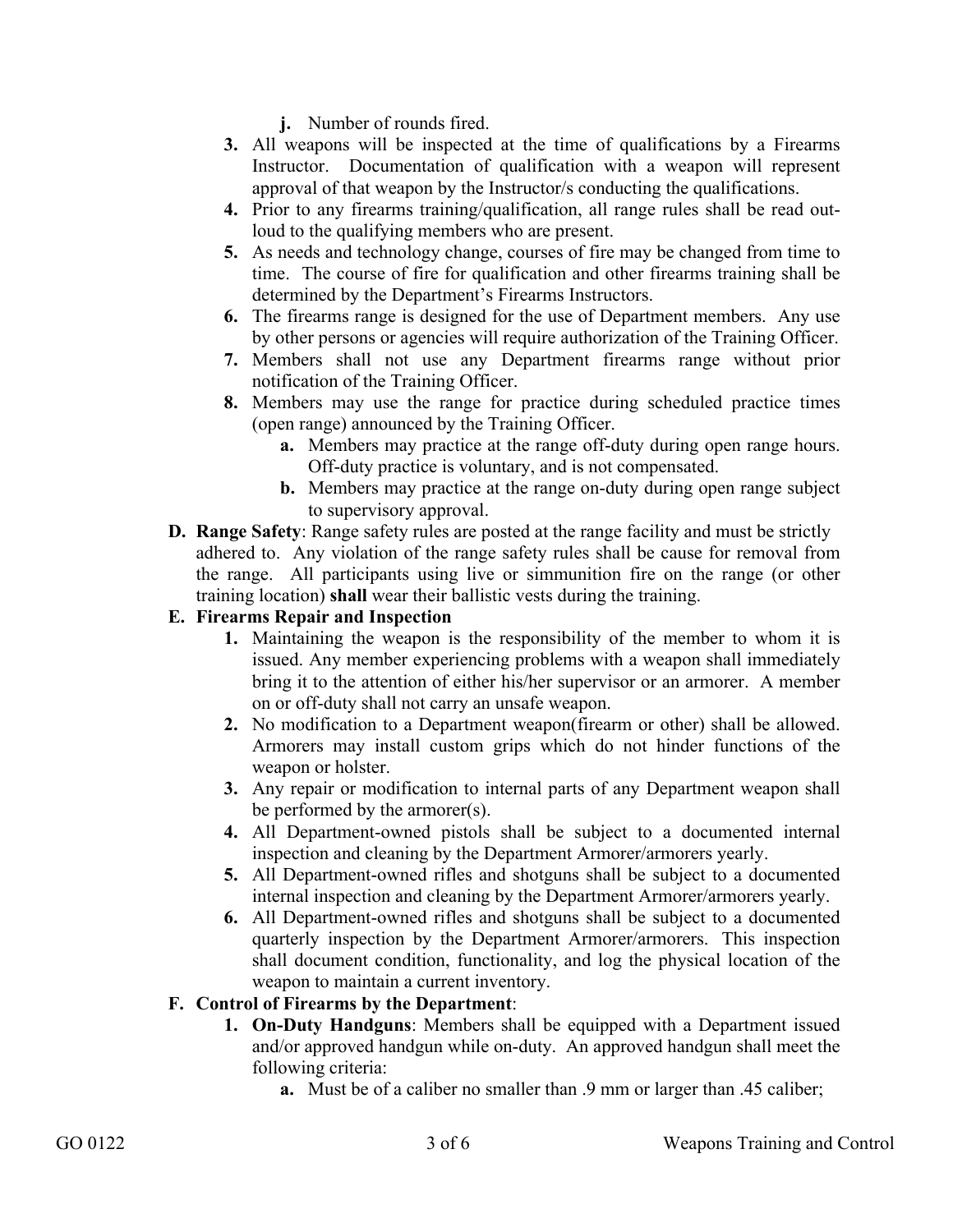- **b.** Must be a semiautomatic pistol;
- **c.** Must be loaded with Department supplied and/or approved ammunition. All ammunition used by a member shall be produced by a major commercial manufacturer;
- **d.** Must be inspected, and approved for safety by an armorer(s);
- **e.** Must be registered with the Department, to include, but not limited to:
	- **1)** Make;
	- **2)** Model;
	- **3)** Caliber; and
	- **4)** Serial Number.
- **f.** The weapon and magazines must be carried in Department approved duty gear; and
- **g.** Magazines for semiautomatic pistols must also be presented for inspection with the handgun to ensure safe and reliable operation of the handgun.

#### **2. On-Duty Rifles and Shotguns**:

- **a.** Members shall be allowed to carry a Department-owned rifle and/or shotgun while on-duty.
- **b.** Members shall be allowed to carry an individually owned rifle and/or shotgun that is the same type as the Department issued rifle/shotgun. The rifle and/or shotgun shall also be inspected and approved by an armorer.
- **c.** All rifles and/or shotguns carried by a member must be loaded with Department approved ammunition with which the member has qualified (Specialized ammunition such as less lethal rounds, 12 gauge tear gas projectiles, slugs, etc., may not be carried until qualification with such ammunition)
- **d.** Individually owned rifles and/or shotguns must be registered with the Department, to include, but not limited to:
	- **1)** Make;
	- **2)** Model;
	- **3)** Caliber; and
	- **4)** Serial Number.
- **e.** Individually owned rifles must be .223 caliber, magazine fed, semiautomatic, with iron sights and equipped with a sling.
- **f.** Individually owned shotguns must be .12 gauge, with a tube fed magazine, pump action, iron sights, and equipped with a sling.
- **g.** No sights, scopes, or other auxiliary equipment which modifies the weapon shall be allowed without written approval of the division commander of the requesting member AND the inspection and approval of the department armorer.
- **3. On-Duty Special Weapons**: Members qualified with a special weapon shall be permitted to carry such a weapon on-duty in accordance with the provisions set forth under the Department General Order governing "Special Response Team" (SRT).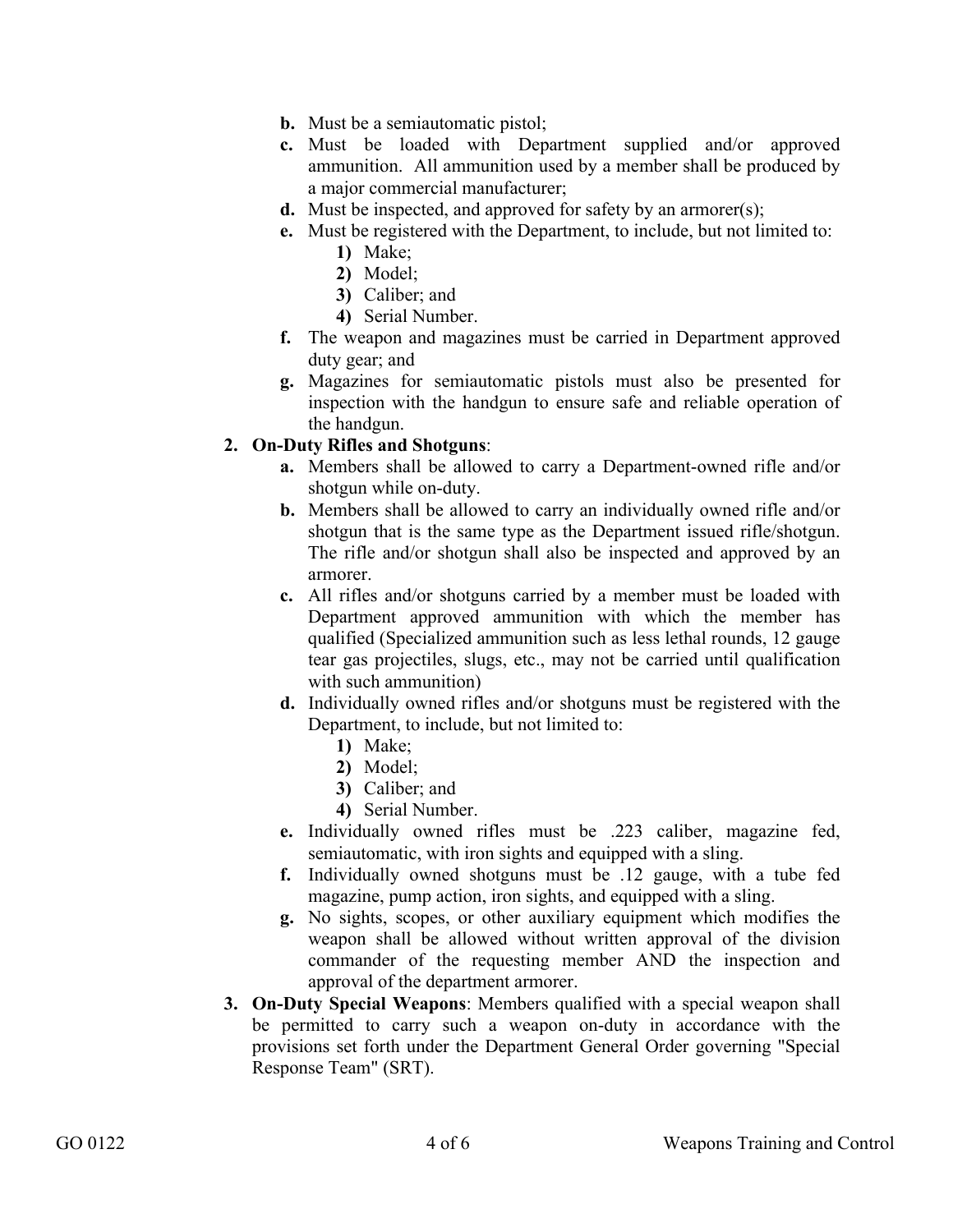- **4. Off-Duty and Secondary (backup) Handguns**: Handguns for non-uniformed off-duty and secondary use shall meet the following conditions for approval:
	- **a.** May be a revolver or semiautomatic.
	- **b.** Must be loaded with Armorer-approved ammunition provided by the member.
	- **c.** All off-duty and/or secondary handguns shall be inspected, approved and registered with the Department by the armorer. The approval shall include holster/means-of-carry (see III.F.4.f below).
	- **d.** A member shall be qualified with any off-duty and/or secondary weapon.
	- **e.** Weapons must be able to be concealed on or under the duty uniform/clothing with no part of the weapon being visible or causing a noticeable bulge or distortion of the uniform/clothing.
	- **f.** Weapons must be secured in a manner in which the weapon will not be dropped, damaged, lost or accidentally discharged. Carrying an off duty or secondary handgun in the waistband or in a boot without a holster is specifically prohibited.
- **5. Ammunition Specifications Authorized by the Department:**  Shall be approved by the department armorer.
- **6. Records of Authorized Firearms:**

Records of all firearms (Department or individually owned) approved for use by Department personnel will be maintained by the Department Armorer, including dates of inspection and qualification.

## **G. Batons, Aerosol Weapons, and Auxiliary Weapon/Qualifications**

Members are only permitted to carry agency-authorized weapons for which they have demonstrated proficiency. A qualified weapons instructor must monitor training and demonstration of proficiency.

- **1.** Members who fail to demonstrate proficiency shall be required to participate in remedial training as directed by the Weapons Instructor.
- **2.** Members who fail to demonstrate proficiency after remedial training shall not be allowed to carry the weapon and may be subject to Administrative action that will result in the member working in a "non-armed" position.

## **H. Control of Weapons by the Department**

#### **1. Batons:**

- **a.** Officers shall be issued straight, collapsible batons after initial training and demonstrating proficiency and knowledge of agency policy regarding its use.
- **b.** Uniformed Officers shall be equipped with a Department issued or approved baton while on-duty.

## **2. Aerosol Weapons**

- **a.** The Department will issue aerosol oleoresin capsicum (OC spray) to officers who have completed the required training.
- **b.** OC spray issued to members will be available to those members while on duty. Uniformed officers shall carry the department-issued OC spray on their duty belt in an issued/approved carrier.

## **3. Auxiliary Weapons**